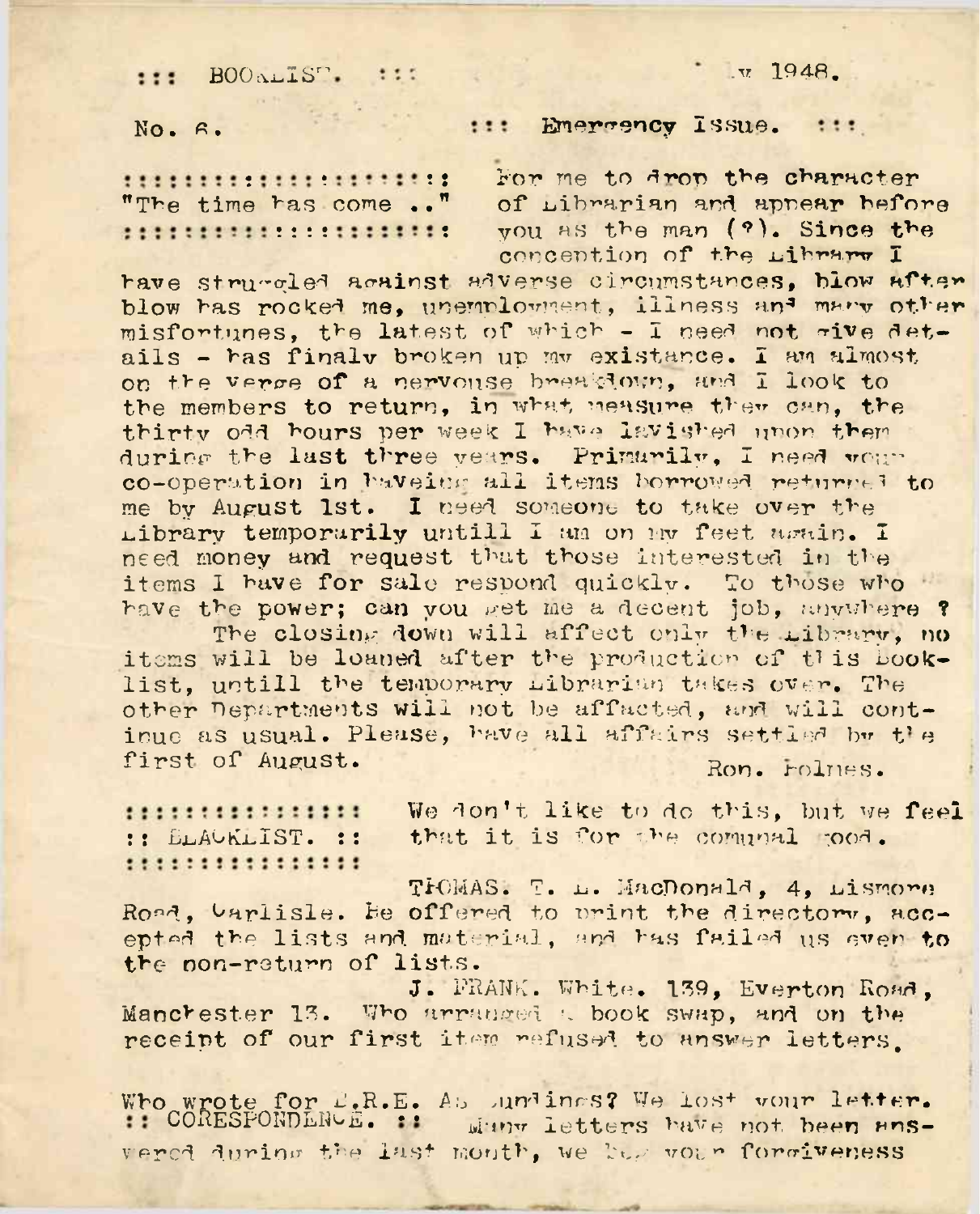Gatstere, Liverucol. DRITIEM IARTAST LIBRARY. Additions to the 1 mars. BOOKS. Campbell. W.J. Mightiest Machine. Burnoughs. Capek. K. War with the Newts. Tarzan at the Lagrard. L.R. Cleop Ira. Earths Core. Smith. E.E. Tripl netapy. Imperial Overture. Antrology. Nen-Fiction. lavnes. W. This themical Are. Ratcliff. J.D. Science Tear Book of 1943. BOOKULUL. Derleth. A. Something Near. Owen. W. "More things in reaven.," Tain. J. iorbidden Carden. Anthology. I ireside Look of trost Steries. LAUDINES. Amaming. 48. Jan. reb. 47. Winter. 48. Springs Planct. Scientific American. 45. Apr, Jul, Aug, Oct. 46. Jan, leb, Mar, Lav, Jun, Jul. 47. Feb. Jun. safar safar safar salah safar safar safar safar safar safar safar safar safar safar safar fittititit: Statement for C.I.D. Dec. 31st. 1047. STATISTIUS. Receipts. Payments.  $\mathcal{C}$ 5.0. Mass Circul. 4. 8.7. Donation. 7.15.6. Postage. 1.19.9. Members Subs. 18.2. Stationary. Prom Library.  $76.70.$ Haes for Lib. 8.40. Surplus 1946.  $7.1.$ Adventisingg Cash in Inna.1. 8.1.  $29.5.9.$  $fQ, F, Q$ who who who who who who who die who who who who who who IINALY. We want a volunteer to step forward and take over temporatily, in Lordon in lossible. If vou have a spare copy of BOOKLIST Led, planse send it to Nigel. Lave all affairs settlesser ust 1st. Many membership forms have not the second please make sure that you have sent working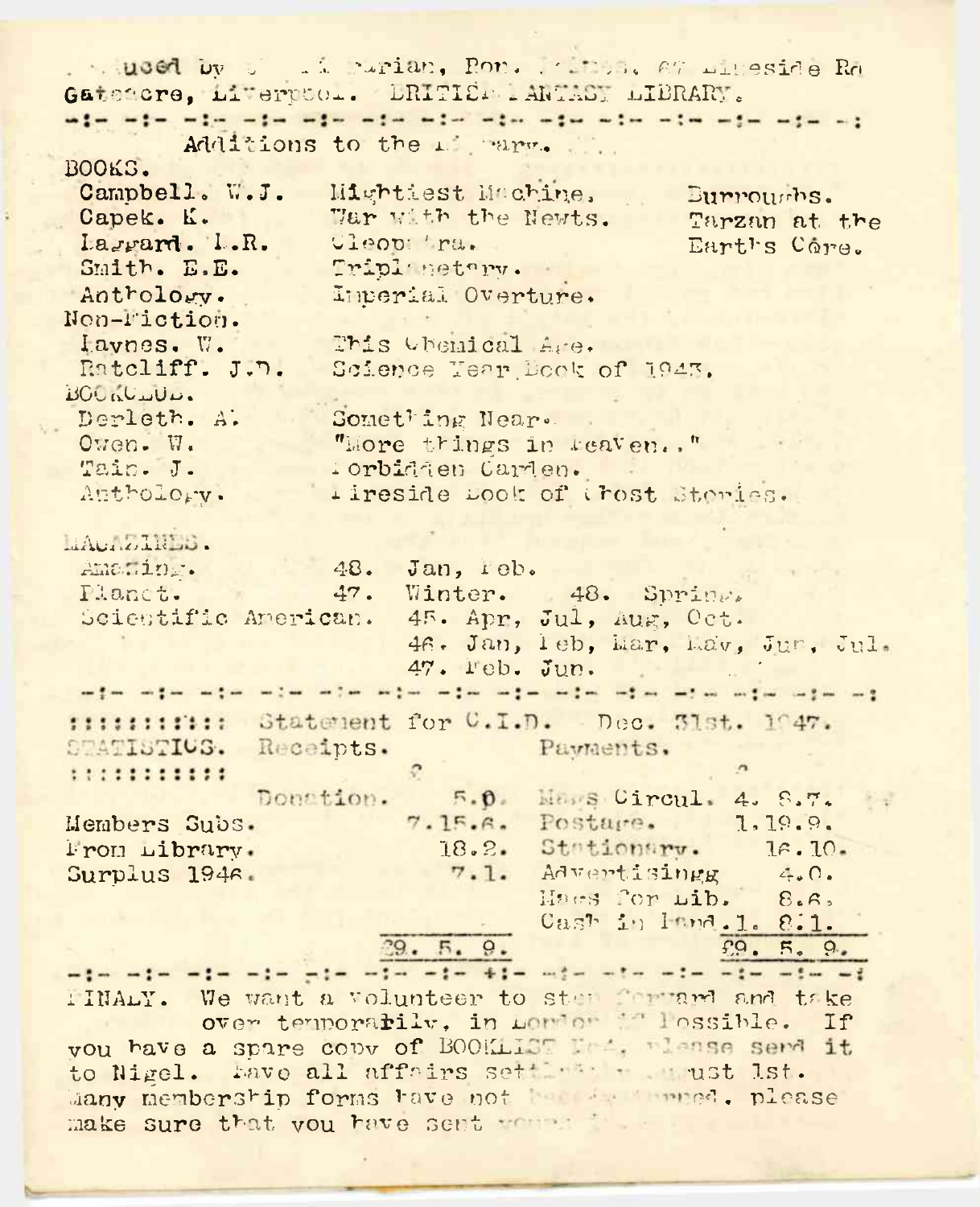## FOR SALE.

hore items from the Librarians private collection. do not send cash with onder, but on receipt of stems, no answer will indicate inability to sunplw. All prices are quoted post free, a discount of 2/= in the 2 will be alowed on orders over 10/-, please indicate if damared (but complete in text) conies are accentable at a reduction of 8d.

NEW ECOKS. With dust wraper and have been read once.

The following Pocket Books (U.S.) at 3/ad @'hallorans Luck (and others) S.V. panet.  $H^{\alpha}$ wr. Adam. Pat. Prank. hady into rox & man at the Zoo. D. Garnett. LOSt. FOrizon.  $J.$   $i$  ilton. neadly Pavilion. n. hawrence. Phantom of the Obera.  $b = \text{Hervolix.}$ lurking rear (and others) LOVecraft. Weir<sup>d</sup> Shadow over Innsmouth. Rehirth. F.C. McClaron. Burn Witch, Burn. Merritt. Creen Shadow, Creen. Dwellers in the Mirace. Ship of Ishtar. Metal monster. race in the Abys. W. Sloan. To Walk the Night. Microbe Iunters. P. De. Kruif. Avon thost Reader. Out of this world.  $(Anth.)$ Pocket, Book of War Aurour. " Science riction. iaunted rotell. (and 25 other thost stories.)  $51$ nest of r.P.L. Lovecraft.  $F/$ nest of James. M.R. James.  $z/\epsilon$ Wheativ: They round Atlantis.  $31 -$ Liners of Time. rearn.  $3/2$ Wells. proquet Player.  $71-$ E. Knight. Sam Small riles Acain. Priestly.  $1/-$ Three Time Plays.  $(\text{enth})$ .  $1/-$ Tales of the Supernatural. L. Goulding.  $9d.$ Miracle BOV.

 $\mathcal{L}$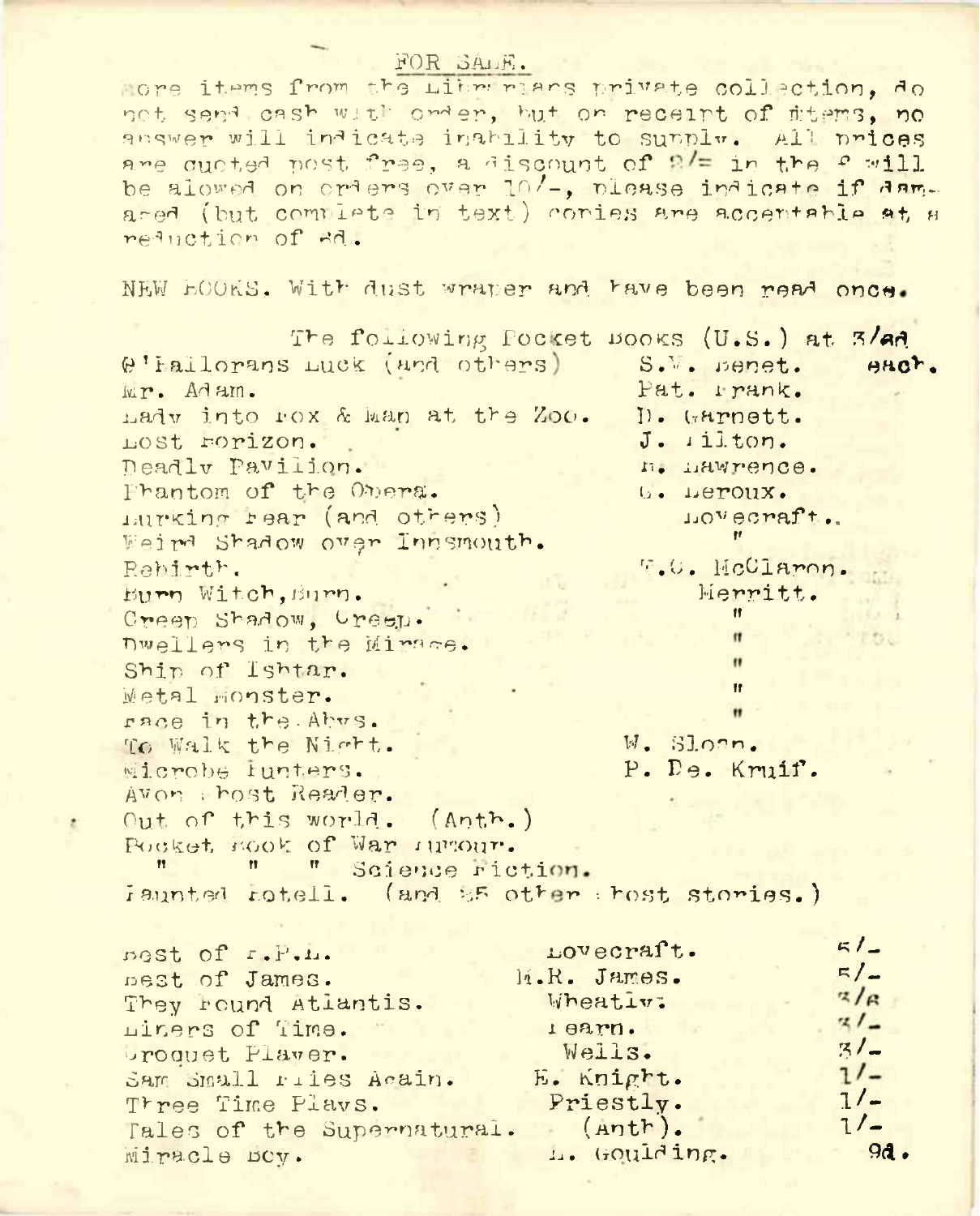| Personality of Man. 6. Tyrrell. (Pencuir).              |                           | 7/4          |  |  |  |
|---------------------------------------------------------|---------------------------|--------------|--|--|--|
|                                                         | Burroughs.                | $7/\alpha$   |  |  |  |
| Princino de marso.                                      | Wells.                    | 7/a          |  |  |  |
| La Tempo-Masino etc                                     |                           |              |  |  |  |
| All the following non-fiction (still new) at 3/6        |                           |              |  |  |  |
|                                                         |                           |              |  |  |  |
| Surgeons Symphony. Sava.                                |                           | each.        |  |  |  |
| biological Time.                                        | <b>E Lecomte Du Nouv.</b> |              |  |  |  |
| Benifits of Mar.<br>Kaiser wakes the Doctor. De. Kruif. | A.I. LOW.                 |              |  |  |  |
|                                                         | J. Fuxlew.                |              |  |  |  |
| $T_{\bullet}$ V.A.                                      |                           |              |  |  |  |
| On Livin in a Revolution.                               |                           |              |  |  |  |
| Man the Master.                                         | G. herd.                  |              |  |  |  |
| Industrian Art Explained. J. (loac.                     |                           |              |  |  |  |
| Experiennt withTime.                                    | J.W. Dunne.               |              |  |  |  |
| Serial Universe.                                        |                           |              |  |  |  |
| The Wealth of the Sea.<br>Man and his Past.             | T.S. DOUGLASS             |              |  |  |  |
|                                                         | $0.0.8.$ Crawford.        |              |  |  |  |
| Tyruny of Words.                                        | S. Clase.                 |              |  |  |  |
| This Urangeing World.                                   | J.R. Erumwell.            |              |  |  |  |
| Living machinert.                                       | A.V. Fill.                |              |  |  |  |
|                                                         |                           | $1/-$        |  |  |  |
| Religion of the open mind.                              | A.G. White.               | 1/2          |  |  |  |
| Clearer thinking.                                       | A.E. Mander.              | 1/2          |  |  |  |
| Kingship.                                               | A.M. rocart.              | 1/c          |  |  |  |
| Macic and Religion.                                     | J.C. Irazer.              | $1/\kappa$   |  |  |  |
| Origin of Species.                                      | U. Darwin.                | $1/\kappa$ . |  |  |  |
| Men of the Dawn.                                        | D. Davidson.              |              |  |  |  |
| SECOND FAND BOOKS. All in Good condition.               |                           |              |  |  |  |
|                                                         |                           |              |  |  |  |
| Winsor Castle.                                          | r. Aingworth.             | $1/-$        |  |  |  |
| Cressmen of mars.                                       | Eurroughs.                | $1/-$        |  |  |  |
| Ħ.                                                      |                           | $2l-$        |  |  |  |
| Erewhon.                                                | S. butler.                | $91 -$       |  |  |  |
| Worlds Desire. (Illustrated) Faccard & Lang.            |                           | Z/a          |  |  |  |
| Marle.                                                  | Ħ                         | $01 -$       |  |  |  |
| Book of Miracles.                                       | Len 180t.                 | $\circ I$    |  |  |  |
| Carnaki the thost rinder. W.r. Fodrson.                 |                           | O/e          |  |  |  |
| Green Man of Kilsona.                                   | F. Fragnell.              | $01-$        |  |  |  |
| 50 true Stories.                                        |                           | $2/\epsilon$ |  |  |  |
| Detecton, Mustery, Forror.                              |                           | 5/2          |  |  |  |
| Anthology of some 100 stories. Some by Stoker,          |                           |              |  |  |  |
| Jam , +anu, Wells, Mare, Conrad, Jacobes, Romar etc.    |                           |              |  |  |  |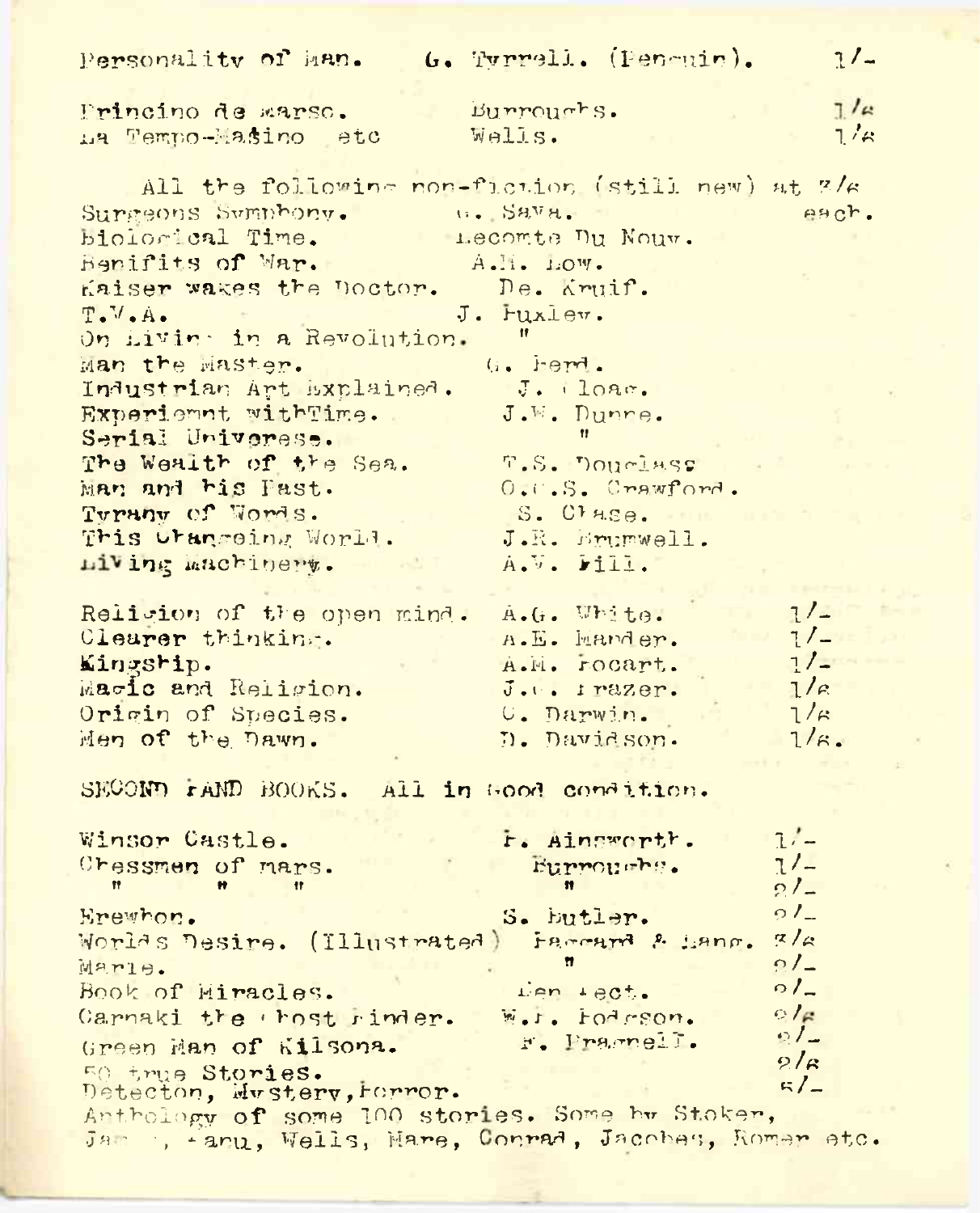Romance of the Insect World. ... N. hadenoch.  $\Omega$ Manual of Astronomy.  $J$ . Drew.  $9/2$ Physiography.  $21 -$ LUXIV & Perory.  $21-$ Phylosophy for our times.  $J$ O<sub>BO</sub> $I$ Life in the Primeval World. M. Munier.  $0/-$ Other worlds than ours. R. Proctor.  $21-$ Muths & Marvels of Astronomy.  $21 -$ Feath Robinson. (dozens of Sketches and etc).  $2/-$ Demonology and Witchcraft.  $21 -$ W. Scott. Astronomy Simplified. J.A. Rollwwn.  $21-$ Evolution of Sex. Geddes & Thompson. 2/  $1/-$ J.A. Fill. Spiritualism. **F.W. Kellway.**  $1/-$ Introducing Plastics. E.R. Lancaster.  $1/-$ . Fireside Science. Primative Man.  $1/-$ M. Hoernes.  $3/2$ Funtress Fac of Blackwater. H. Boulton. The rollowing are collectors items.  $\mathcal{L}_{\mathcal{D}}$  is strictly Astounding, July 1937. Auto-panked by Johnson.  $7/6$ Collected and bound together, Merritts FACE. and TIREE LINES. an Autobiography and poem.  $z/a$ collected and lound to ether, Armosy serial Synthetic Hen of Hars by Durroughs.  $9/a$ collected and bound together, Argesy serial Ship of Ishtar, by Merritt.  $Z/\mu$ Dell pocks of Tarzan, War of the Worlds and Mandrake the Magician.  $7/\beta$ each. Strange as it seems scraphooks. (all 3) each.  $7/2$ Science of Life, by L.U. Wells. Original edition - parts  $1 - 7$  and 8, 10, 11, and 31. ea.  $BA$ MODERN WONDER. rare magazine. 40 issues. the lot. 4/-Parts of serials of nurroughs, Lost on Verus, seven worlds to conquour, Swordsmen of Hars, Tarzan and the Elephant men. the lot.  $\frac{7}{6}$ Portfolics of tundreds of cartoons of Tarzan. 9/-. Buck Rodgers. 9/- Flast Gordon. 1/-Srick Bradford. 1/-. Things to Come 1/-. An assorted lot at 1/- which includes Norwegian Cartoon Wallace Smith Portfolic.  $5/2$ Tuckers Yearboon for 38 and 79 pluss 30 checklist. 1/6 Straneer than riction.  $67.$ Staceways. No. 1. (griming sition)  $7/$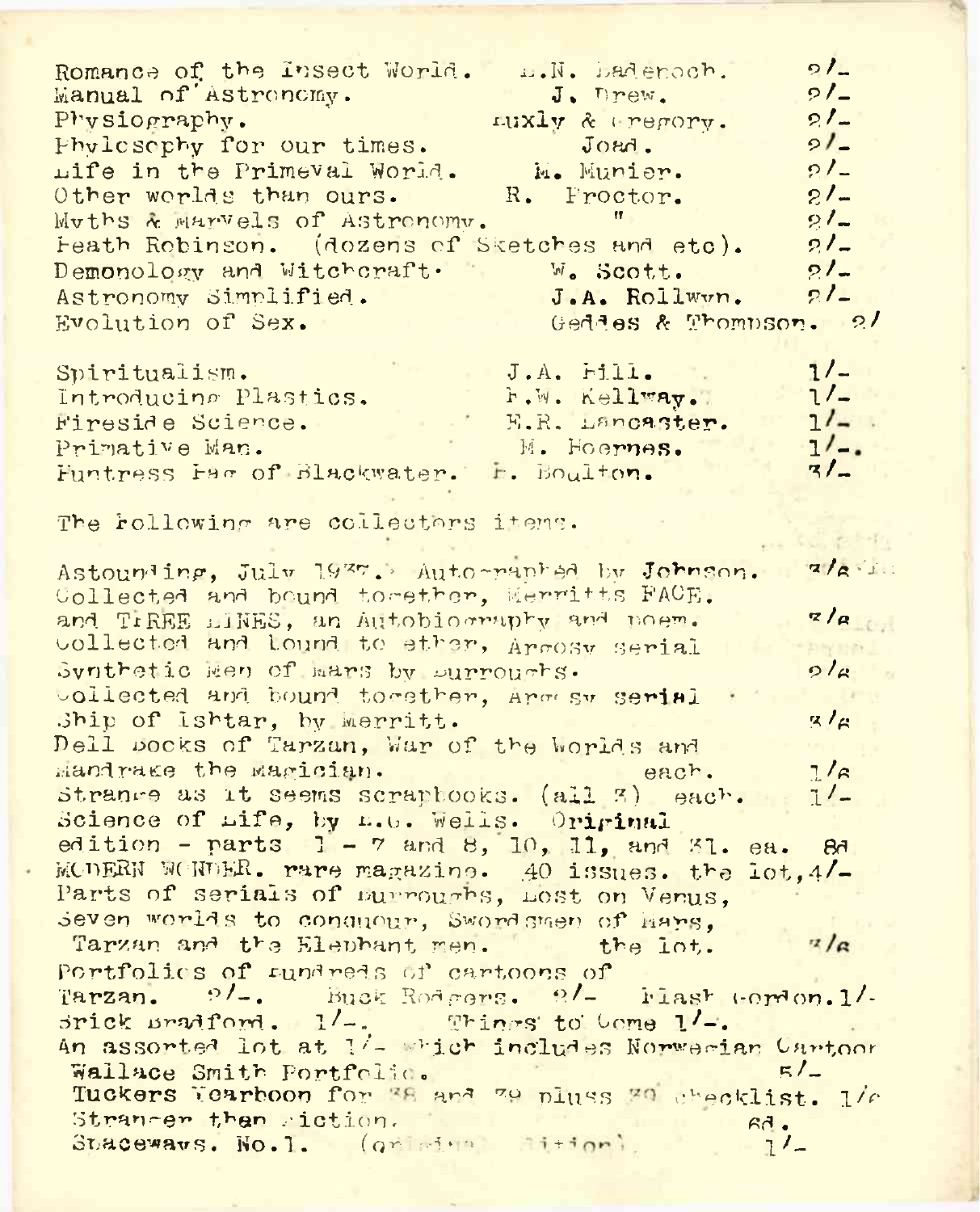The following Magazines have no, or damped, covers and

|                                 | Price each.                                 |                    |
|---------------------------------|---------------------------------------------|--------------------|
| Amazing Quarterly.              | 1930.<br>Winter.                            | $2l_{\mathcal{L}}$ |
|                                 | 31.<br>Spring.                              | $2\sqrt{\kappa}$ . |
| ${ }^{\dagger}{}^{\dagger}$     | .30.<br>Apr. Dec.                           | $1/\alpha$ .       |
|                                 | 32.<br>may. Jul.                            | 1/2.               |
|                                 | $1 - 33.$<br>Jan.                           | 1/2.               |
|                                 | 35.<br>Aug.                                 | $1/-$              |
|                                 | 38.<br>Nov.                                 | InA                |
|                                 | 41.<br>Jun. Jul.                            | $7/_{-}$           |
| Astounding.                     | 37.<br>May.                                 | $1/\epsilon$       |
| Fant. Ads.                      | 39.<br>May. (1st issue.)                    | 10 <sub>0</sub>    |
| Marvel S.S.                     | 38.<br>Nov.                                 | $1/-$              |
| Sci. ric.                       | 79.<br>Jun.                                 | <b>FOG</b>         |
| Super Sci.                      | 40.<br>Julv.                                | $1/-$              |
| Tales of Wonder.                | Nos.<br>4kR.                                | $7/-$              |
| Weird Tales.                    | $4\kappa$ .<br>Dep, Nov.                    | $1/-$              |
|                                 | 47.<br>Mar. Jul.                            | LOA                |
|                                 | 48.<br>Mar.                                 | $-104$             |
| Wonder Stories.                 | $\frac{33}{3}$<br>Feb, Mav.                 | 1/2                |
|                                 | 25.<br>Jan.                                 | $1/-$              |
|                                 | 79.<br>Jun.                                 | $1/-$              |
| Capt. ruture.<br>OAA Items.     | 40.<br>Suring.                              | $7/\rho$           |
|                                 |                                             |                    |
|                                 | Science Wonder Quarterly. Winter. 30.       | $4/-$              |
|                                 | Spring. 32.                                 | $z/_{-}$           |
|                                 | both above bound with stiff covers.         |                    |
|                                 | American Short Stories. (inc. Diamond Lens) | FA                 |
| Atom Bomb. M. Jameson.          |                                             | FA                 |
| Imortals.                       | R.M. rarley.                                | FA                 |
|                                 |                                             |                    |
|                                 |                                             |                    |
| English Reprints. (ror export.) |                                             |                    |
| Amazing Stories.                | 7 rearless Encineers Ean.                   | $1/-$              |
| rant. Ads.                      | No. 1.                                      | FA                 |
|                                 | No. 3.                                      | FQ                 |
| Fantasy. (T.D.).<br>New Worlds. | No. 1.                                      | 1/8                |
| Outlands.                       | One and only.                               | $1/\kappa$         |
| Science Fiction.                | Dec. 39.                                    | 94                 |
| Tales of Wonder.                | Nos. 2 & 10.                                | 1/4                |
| Unknown.                        | 4 <sup>c</sup> . Sum, Wint. 48. Spr.        | 6d                 |
|                                 |                                             | A <sub>1</sub>     |
|                                 | 47. Spring, Sum.                            |                    |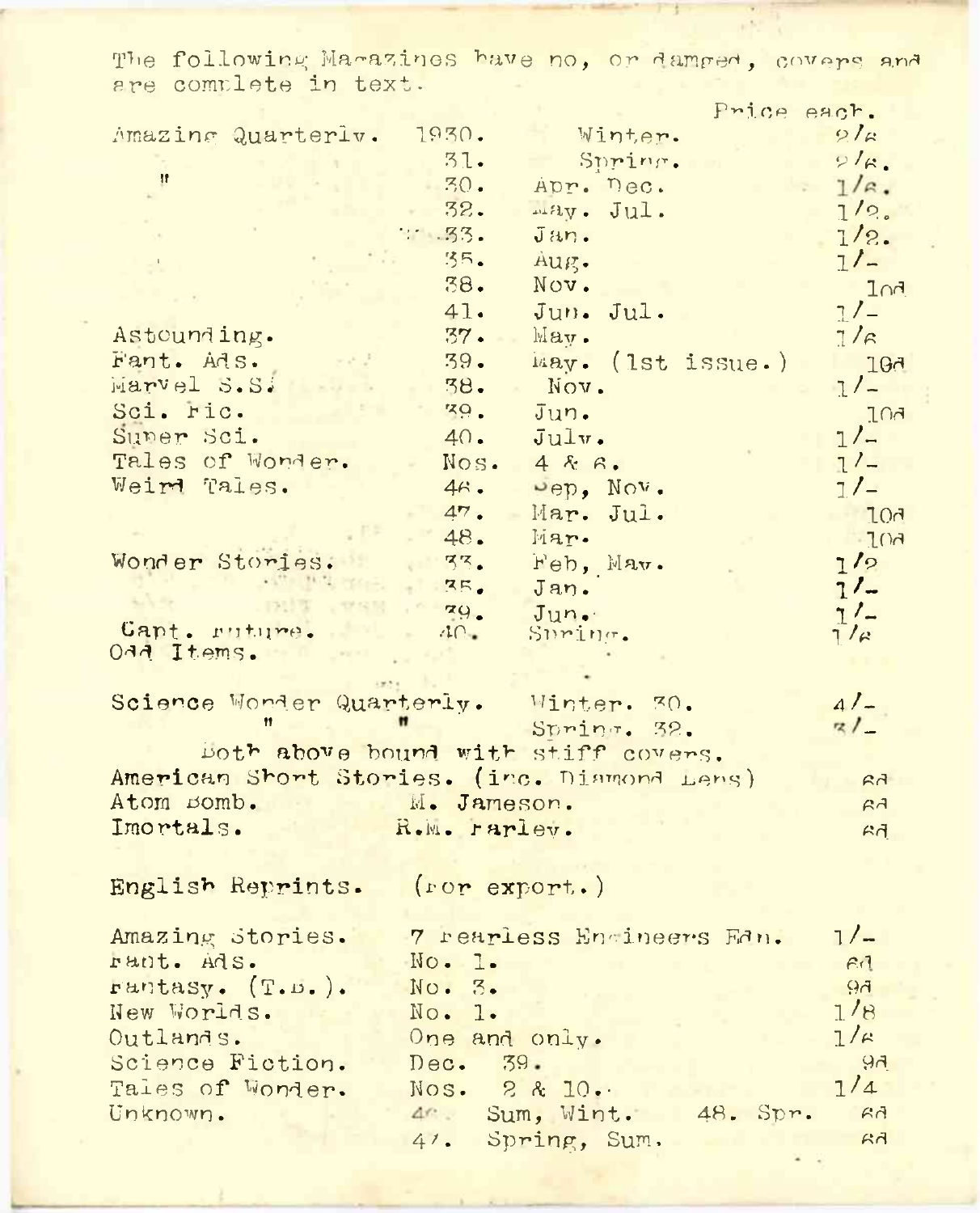| Astouriin, publica.  | 140.           |                     | A ", viii, Jul,             |        |                          |               |
|----------------------|----------------|---------------------|-----------------------------|--------|--------------------------|---------------|
|                      |                |                     | Au <sub>i</sub> , Nov, Dec, |        |                          | $1/\cdots$    |
| $($ $R.E.$           | 45.            |                     |                             |        | ment, Jul, Sep, News, 88 |               |
|                      | 46.            |                     | Jun, Har, Eav,              |        |                          |               |
|                      |                |                     | Jul, Sep, Dec.              |        |                          | $2 - 4$       |
|                      | 47.            |                     | Jan, Apr, Jur.              |        |                          |               |
|                      |                |                     | Aug, Oct.                   |        |                          | $A^*$         |
|                      |                |                     |                             |        |                          |               |
| American Editions.   |                |                     |                             |        |                          |               |
|                      |                |                     |                             |        |                          |               |
| Avon Zantasy Reader. | 1.0S.          | 1 & 2.              |                             |        |                          | $2/\epsilon$  |
| Istonishing.         | 42.            | Mar.                |                             |        |                          | 214           |
| <b>Marvel S.S.</b>   | <b>MS.</b>     | AU.g.               |                             | (Nc.1. |                          | $21 -$        |
|                      | 39.            | Apr.                | Aug.                        |        |                          | $1/\epsilon$  |
| Sic. Mic.            | 39.            | $\text{Al}_M$ .     |                             |        |                          | $1/$          |
| Startling,           | 3 <sub>c</sub> |                     | Mar, Hav, Dec.              |        |                          | $1/\epsilon$  |
|                      | 47.            |                     | Nov. 48. Jan.               |        |                          | $1/\epsilon$  |
| Weirt.               | 47.            | Nov.                |                             |        |                          | $1/\beta$     |
| Amazing.             | 30.7           |                     | Hev. 31. Peb, Mar.          |        |                          | 7/2           |
|                      | 32.            | Jun.                |                             |        | Feb, Mar, Apr. 4         |               |
|                      |                | Jun.                |                             |        | Sep, Det, Dec.2/6        |               |
|                      | NR.            |                     | Mar. May, Jun.              |        |                          | 2le           |
|                      | 54.            |                     | Hav, Oct, Nov.              |        |                          | 2.16          |
|                      | RE.            |                     |                             |        | Jan, Apr, Jun, Jul. 2/-  |               |
|                      | 77.            |                     | Dec. 3d. Apr, Aus,          |        |                          |               |
|                      | 38.            | Oct,                | nec.                        |        |                          | $7/\epsilon$  |
|                      | 79.            |                     | Apr, May, Jul.              |        |                          | $1/\epsilon$  |
|                      | 47.            | Dec.                |                             |        |                          | $1/\tilde{s}$ |
| Astounding.          | 31.            | Sep. 32.Mar, Jun.   |                             |        |                          | $7/\epsilon$  |
|                      | 36.            |                     | Jan, Nov, Dec.              |        |                          | 5/            |
|                      | 37.            | Feb, Mar, Apr, Jul. |                             |        |                          | $\frac{7}{2}$ |
|                      | 38.            |                     | hay, Jul, Sep,              |        |                          |               |
|                      |                |                     | Oct, Dec.                   |        |                          | $2/\epsilon$  |
|                      | 39.            |                     | Jan, Apr, Lav,              |        |                          |               |
|                      |                |                     | Jun, Aug, Sep.              |        |                          | 2!            |
|                      | 47.            |                     | Mar. 48. Jun.               |        |                          | $21 -$        |
| Wonder Stories.      | 32.            |                     | Sep, Nov.                   |        |                          | $3/$ -        |
|                      | 33.            | Apr, Jun, Aug, Oct. |                             |        |                          | 216           |
|                      | 34.            | Jan, leb, Mar, Aug. |                             |        |                          |               |
|                      | S.             | Oct, Nov, Dec.      |                             |        |                          | 2t            |
|                      | 3 <sub>5</sub> | Aug, Sep, Oct.      |                             |        |                          | 2i            |
|                      | 36.            | Aug. 37. Feb,       |                             |        |                          | $\Omega$      |
|                      | $\mathbf{Z}$   | Jun, Oct. Dec.      |                             |        |                          | $\mathcal{D}$ |

**CANTON**